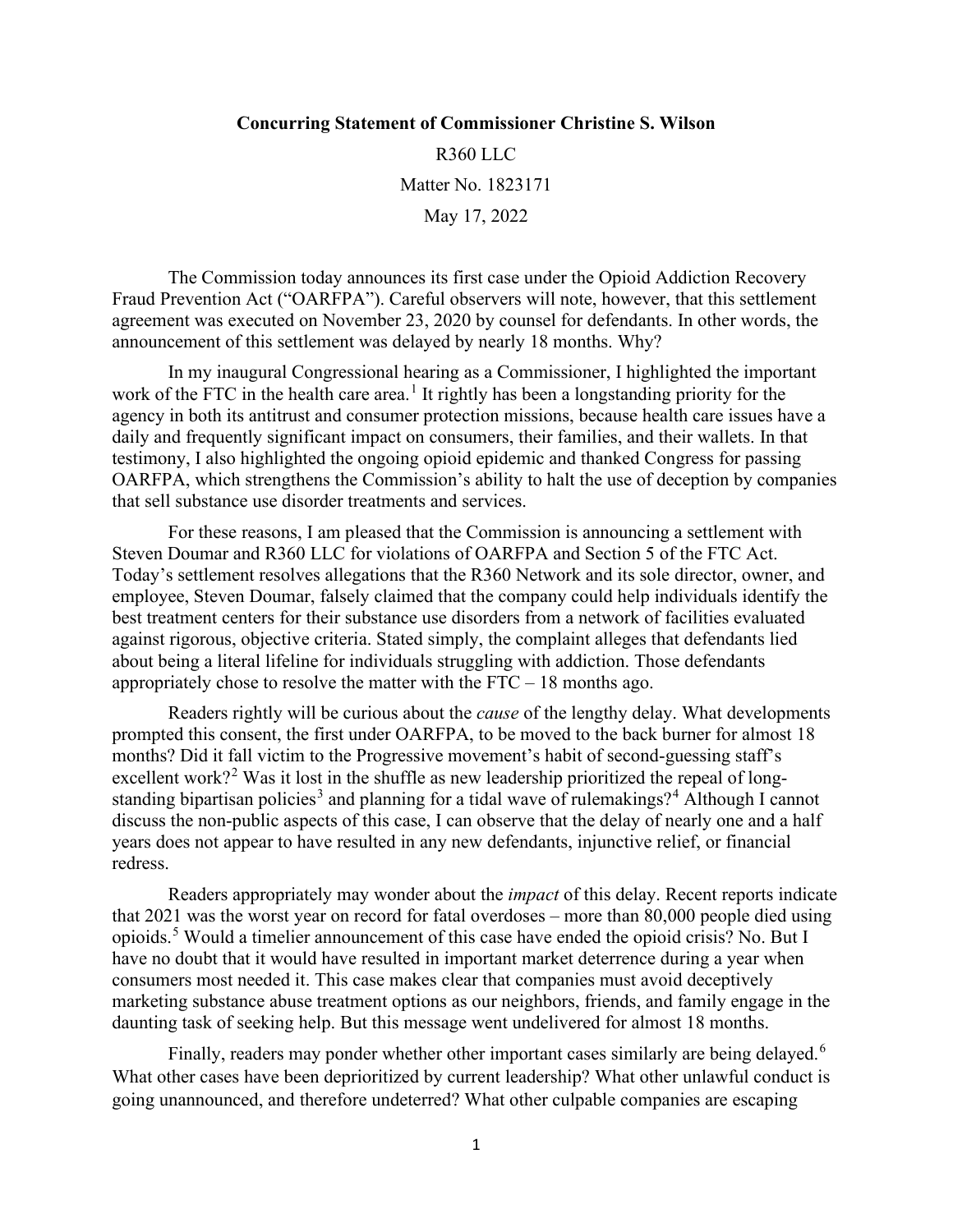accountability? What other groups of consumers are suffering harms that could be prevented by swift enforcement actions?

Statistics imply that at least some of these delays *are* occurring. After all, FTC enforcement actions plummeted by more than 60 percent from the last year of President Trump's administration to the first year of President Biden's administration. For the consumer protection mission, one analysis found there were 79 actions in 2020 but only 31 in 2021.[7](#page-3-1) A similar shortfall occurred in the antitrust mission.<sup>[8](#page-3-2)</sup> But we know that our dedicated and diligent staff did not become 50 percent less productive. So where are the cases?<sup>[9](#page-3-3)</sup>

To be clear, I am not leveling criticism at our seasoned staff, who work tirelessly on investigations to secure outstanding outcomes for American consumers and businesses. Staff fulfilled that mission here, obtaining an excellent settlement following a thorough investigation. Instead, the questions raised in this statement are directed to the leadership of the agency, those who will be held accountable for effectively using our scarce resources and fulfilling our mission of protecting consumers.

While I appreciate that this settlement finally has been announced, I hope that future Commissions appreciate the imperative to act swiftly on deceptive addiction treatment marketing rather than unnecessarily delaying actions that could salvage lifelines for desperate consumers.

[https://www.ftc.gov/system/files/documents/public\\_statements/1413088/162\\_3234\\_c4655\\_-](https://www.ftc.gov/system/files/documents/public_statements/1413088/162_3234_c4655_-_aromaflage_rc_statement_9-27-18.pdf)

<span id="page-1-0"></span><sup>&</sup>lt;sup>1</sup> Oral Statement of Commissioner Christine S. Wilson, FTC, Before the Committee on Commerce, Science, and Transportation (Nov. 27, 2018),

[https://www.ftc.gov/system/files/documents/public\\_statements/1423835/p180101\\_commission\\_testimony\\_re\\_oversi](https://www.ftc.gov/system/files/documents/public_statements/1423835/p180101_commission_testimony_re_oversight_senate_11272018_0.pdf) [ght\\_senate\\_11272018\\_0.pdf](https://www.ftc.gov/system/files/documents/public_statements/1423835/p180101_commission_testimony_re_oversight_senate_11272018_0.pdf)

<span id="page-1-1"></span><sup>&</sup>lt;sup>2</sup> During the Trump administration, my Democrat colleagues regularly second-guessed the investigations and recommendations of staff. *See* Remarks of Christine S. Wilson, Commissioner, Fed. Trade Comm'n, at the Mercatus Antitrust Forum: One Year of Biden Antitrust, Governing is Hard: Antitrust Enforcement in the First Year of the Biden Administration (Jan 26, 2022),

[https://www.ftc.gov/system/files/documents/public\\_statements/1600479/governing\\_is\\_hard\\_antitrust\\_enforcement\\_i](https://www.ftc.gov/system/files/documents/public_statements/1600479/governing_is_hard_antitrust_enforcement_in_the_first_year_of_the_biden_administration_0.pdf) [n\\_the\\_first\\_year\\_of\\_the\\_biden\\_administration\\_0.pdf.](https://www.ftc.gov/system/files/documents/public_statements/1600479/governing_is_hard_antitrust_enforcement_in_the_first_year_of_the_biden_administration_0.pdf) *See, e.g.*, Dissenting Statement of Commissioner Rohit Chopra Regarding Zoom Video Communications, Inc. (Feb. 1, 2021),

https://www.ftc.gov/system/files/documents/public\_statements/1586865/20210129\_final\_chopra\_zoom\_statement [\\_0.pdf](https://www.ftc.gov/system/files/documents/public_statements/1586865/20210129_final_chopra_zoom_statement__0.pdf) (asserting that the final order is "weak," provides "no money" and that the injunctive relief constitutes "paperwork requirements" with no real accountability); Statement of Commissioner Rohit Chopra regarding Midwest Recovery Systems (Nov. 30, 2020),

[https://www.ftc.gov/system/files/documents/public\\_statements/1583802/chopra\\_statement\\_for\\_midwest\\_recovery\\_s](https://www.ftc.gov/system/files/documents/public_statements/1583802/chopra_statement_for_midwest_recovery_systems.pdf) [ystems.pdf](https://www.ftc.gov/system/files/documents/public_statements/1583802/chopra_statement_for_midwest_recovery_systems.pdf) (arguing that even though the Commission obtained a monetary settlement it was insufficient to make consumers whole); Statement of Commissioner Rohit Chopra Joined by Commissioner Rebecca Kelly Slaughter in the Matter of Sunday Riley (Oct. 21, 2019),

https://www.ftc.gov/system/files/documents/public\_statements/1550127/192\_3008\_final\_rc\_statement\_on\_sunday [riley.pdf](https://www.ftc.gov/system/files/documents/public_statements/1550127/192_3008_final_rc_statement_on_sunday_riley.pdf) (asserting that the "no money, no fault" settlement is "unlikely to deter future wrongdoers" and "sends the wrong message to the marketplace"); Statement of Commissioner Rohit Chopra in the Matters of Nectar Sleep, Sandpiper/Pipergear USA and Patriot Puck (Sept. 12, 2018),

https://www.ftc.gov/system/files/documents/public\_statements/1407380/rchopra\_musa\_statement-sept\_12.pdf (arguing that no-money, no fault settlements for deceptive Made in USA claims were inadequate); Statement of Commissioner Rohit Chopra in the Matter of Aromaflage (Sept. 27, 2018),

[\\_aromaflage\\_rc\\_statement\\_9-27-18.pdf](https://www.ftc.gov/system/files/documents/public_statements/1413088/162_3234_c4655_-_aromaflage_rc_statement_9-27-18.pdf) (asserting that a settlement with no redress for consumers or disgorgement of profits is too lenient).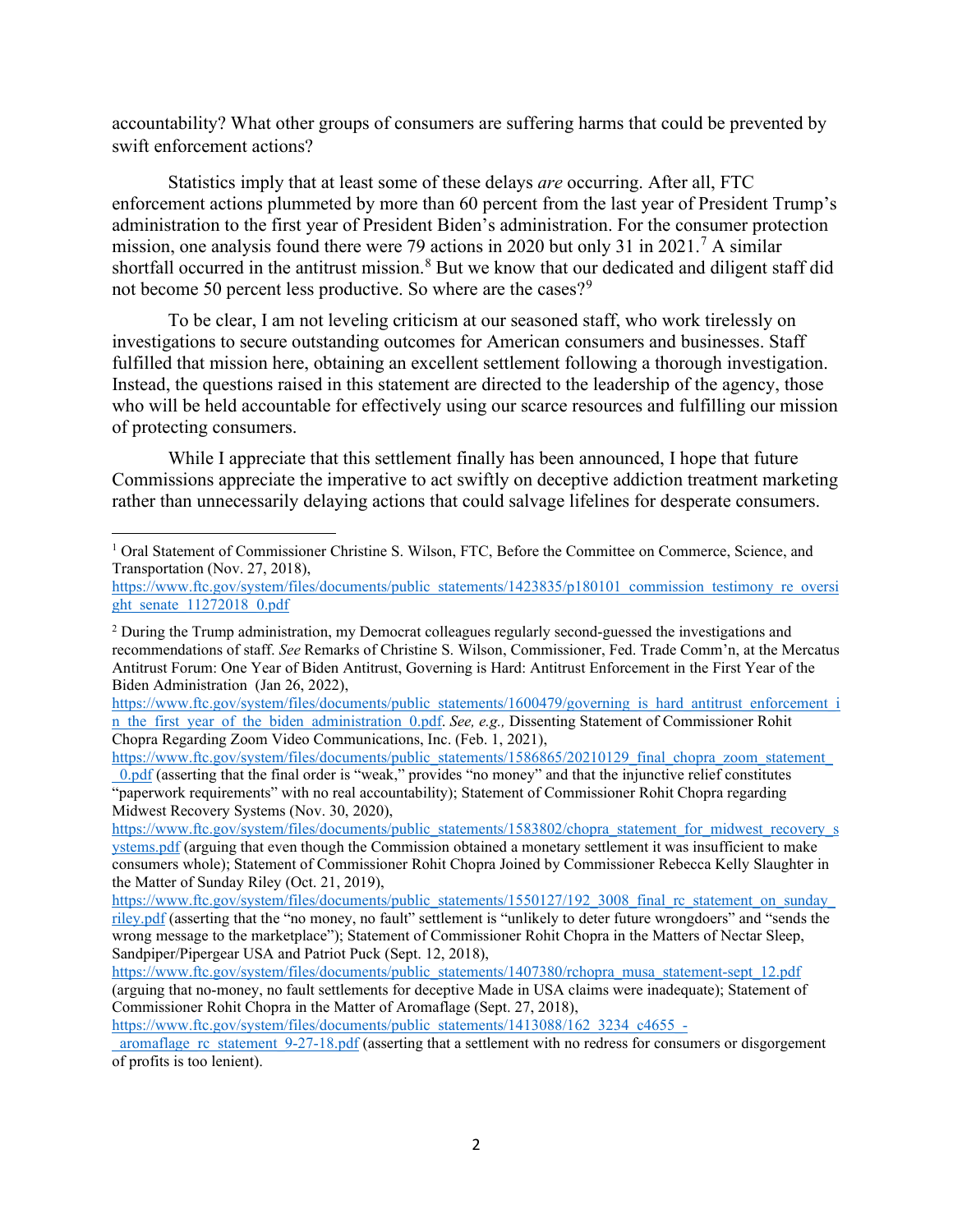<span id="page-2-0"></span><sup>3</sup> Statement of the Commission on Use of Prior Approval Provisions in Merger Orders (Oct. 25, 2021), [https://www.ftc.gov/system/files/documents/public\\_statements/1597894/p859900priorapprovalstatement.pdf;](https://www.ftc.gov/system/files/documents/public_statements/1597894/p859900priorapprovalstatement.pdf)

Statement of Chair Lina M. Khan Joined by Commissioner Rohit Chopra and Commissioner Rebecca Kelly Slaughter on the Withdrawal of the Statement of Enforcement Principles Regarding "Unfair Methods of Competition" Under Section 5 of the FTC Act (July 1, 2021),

https://www.ftc.gov/system/files/documents/public\_statements/1591498/final\_statement\_of\_chair\_khan\_joined\_by [rc\\_and\\_rks\\_on\\_section\\_5\\_0.pdf;](https://www.ftc.gov/system/files/documents/public_statements/1591498/final_statement_of_chair_khan_joined_by_rc_and_rks_on_section_5_0.pdf) Statement of Chair Lina M. Khan, Commissioner Rohit Chopra, and Commissioner Rebecca Kelly Slaughter on the Withdrawal of the Vertical Merger Guidelines, File No. P810034 (September 15, 2021),

[https://www.ftc.gov/system/files/documents/public\\_statements/1596396/statement\\_of\\_chair\\_lina\\_m\\_khan\\_commiss](https://www.ftc.gov/system/files/documents/public_statements/1596396/statement_of_chair_lina_m_khan_commissioner_rohit_chopra_and_commissioner_rebecca_kelly_slaughter_on.pdf) ioner rohit chopra and commissioner rebecca kelly slaughter on.pdf.

<span id="page-2-1"></span><sup>4</sup> *See* Oral Remarks of Commissioner Christine S. Wilson, Open Commission Meeting on Dec. 16, 2021, Advance Notice of Proposed Rulemaking to Combat Government and Business Impersonation Fraud (Dec. 16, 2021) (discussing the planned Rule-a-Palooza); FED. TRADE COMM'N, Semiannual Regulatory Agenda (Dec. 10, 2021), [https://www.reginfo.gov/public/jsp/eAgenda/StaticContent/202110/Preamble\\_3084\\_FTC.pdf;](https://www.reginfo.gov/public/jsp/eAgenda/StaticContent/202110/Preamble_3084_FTC.pdf) FED. TRADE COMM'N, Statement of Regulatory Priorities (Dec. 10, 2021),

[https://www.reginfo.gov/public/jsp/eAgenda/StaticContent/202110/Statement\\_3084\\_FTC.pdf;](https://www.reginfo.gov/public/jsp/eAgenda/StaticContent/202110/Statement_3084_FTC.pdf) FED. TRADE COMM'N, Agency Rule List - Fall 2021 Federal Trade Commission,

https://www.reginfo.gov/public/do/eAgendaMain?operation=OPERATION\_GET\_AGENCY\_RULE\_LIS T&currentPub=true&agencyCode=&showStage=active&agencyCd=3084&csrf\_token=725F7489E8CE6 3966A90F47AA96F620D4FF82CF1F33A4B6C36F2FB5309BADA7630A0704DC44C40E535F019F69 D2683CDDF58; *see also* Statement of the Commission Regarding Adoption of Revised Section 18 Rulemaking Procedures (July 9, 2021),

https://www.ftc.gov/system/files/documents/public\_statements/1591786/p210100commnstmtsec18rulesof practice.pdf (announcing changes to the Section 18 Rules of Practice); 86 Fed. Reg. 38542 (July 22, 2021), https://www.federalregister.gov/documents/2021/07/22/2021- 15313/revisions-to-rules-of-practice; Dissenting Statement of Commissioner Christine S. Wilson on the Open Commission Meeting of July 1, 2021 at 9 (July 1, 2021), https://www.ftc.gov/system/files/documents/public\_statements/1591554/p210100wilsoncommnmeetingdi ssent.pdf; Dissenting Statement of Commissioners Christine S. Wilson and Noah Joshua Phillips Regarding the Commission Statement On the Adoption of Revised Section 18 Rulemaking Procedures (July 9, 2021),

https://www.ftc.gov/system/files/documents/public\_statements/1591702/p210100\_wilsonphillips\_joint\_st atement\_-\_rules\_of\_practice.pdf (dissenting on the grounds that these changes bulldozed existing procedural safeguards that ensured objectivity and vibrant input from all stakeholders).

<span id="page-2-2"></span><sup>5</sup> *See* Meryl Kornfield, "U.S. surpasses record 100,000 overdose deaths in 2021," WASHINGTON POST (May 11, 2022)[; https://www.washingtonpost.com/health/2022/05/11/drug-overdose-deaths-cdc-numbers/](https://www.washingtonpost.com/health/2022/05/11/drug-overdose-deaths-cdc-numbers/) (stating that more Americans died of drug overdoses in 2021 than in any previous year; 80,000 overdosed on opioids and another 20,000+ overdosed on other substances); *see also Opioid Overdose Death Rates: 1999–2019,* NAT'L CTR. FOR DRUG ABUSE STATS., [https://drugabusestatistics.org/drug-overdose-](https://drugabusestatistics.org/drug-overdose-deaths/#:%7E:text=Opioid%20Overdose%20Death%20Rates&text=Opioids%20kill%20more%20than%20136,increase%2C%20from%202015%20to%202016)

[deaths/#:~:text=Opioid%20Overdose%20Death%20Rates&text=Opioids%20kill%20more%20than%20136,increase](https://drugabusestatistics.org/drug-overdose-deaths/#:%7E:text=Opioid%20Overdose%20Death%20Rates&text=Opioids%20kill%20more%20than%20136,increase%2C%20from%202015%20to%202016) [%2C%20from%202015%20to%202016](https://drugabusestatistics.org/drug-overdose-deaths/#:%7E:text=Opioid%20Overdose%20Death%20Rates&text=Opioids%20kill%20more%20than%20136,increase%2C%20from%202015%20to%202016) (last visited May 11, 2022). Between staff's execution of the settlement agreement with defendants and the Commission's finalization of this matter, it is estimated that more than 100,000 people died from opioid overdoses. In 2020, 68,630 people overdosed on opioids and died. *See Overdose Death Rates*, NAT'L INST. ON DRUG ABUSE (Jan. 20, 2022), [https://nida.nih.gov/drug-topics/trends-statistics/overdose](https://nida.nih.gov/drug-topics/trends-statistics/overdose-death-rates)[death-rates.](https://nida.nih.gov/drug-topics/trends-statistics/overdose-death-rates) In my new home state of West Virginia, researchers estimate that about 26,000 children are being raised by grandparents. *See Children In The Care of Grandparents In West Virginia: 2019*, ANNIE E. CASEY FOUND.: KIDS COUNT DATA CTR. (last visited Feb. 24, 2002)[, https://datacenter.kidscount.org/data/tables/108-children-in-the-care](https://datacenter.kidscount.org/data/tables/108-children-in-the-care-of-grandparents?loc=50&loct=2#detailed/2/50/false/1729,37,871,870,573,869,36,868,867,133/any/433,434/)[of-grandparents?loc=50&loct=2#detailed/2/50/false/1729,37,871,870,573,869,36,868,867,133/any/433,434/.](https://datacenter.kidscount.org/data/tables/108-children-in-the-care-of-grandparents?loc=50&loct=2#detailed/2/50/false/1729,37,871,870,573,869,36,868,867,133/any/433,434/) And the dramatic increase in grand-families is attributed to drug-related problems, including opioid addiction. *See* Anna N. Saab, *Rebuilding Families,* W. VA. UNIV.,<https://generationopioids.wvu.edu/home/a-lost-generation> (last visited Feb. 24, 2022). From September 2020 through September 2021, West Virginia lost 1,349 residents (three per day) to fatal overdoses. *See In Worst Year for Overdoses, 17 W.Va. Counties Host Largest Free Naloxone Day*, WETZEL